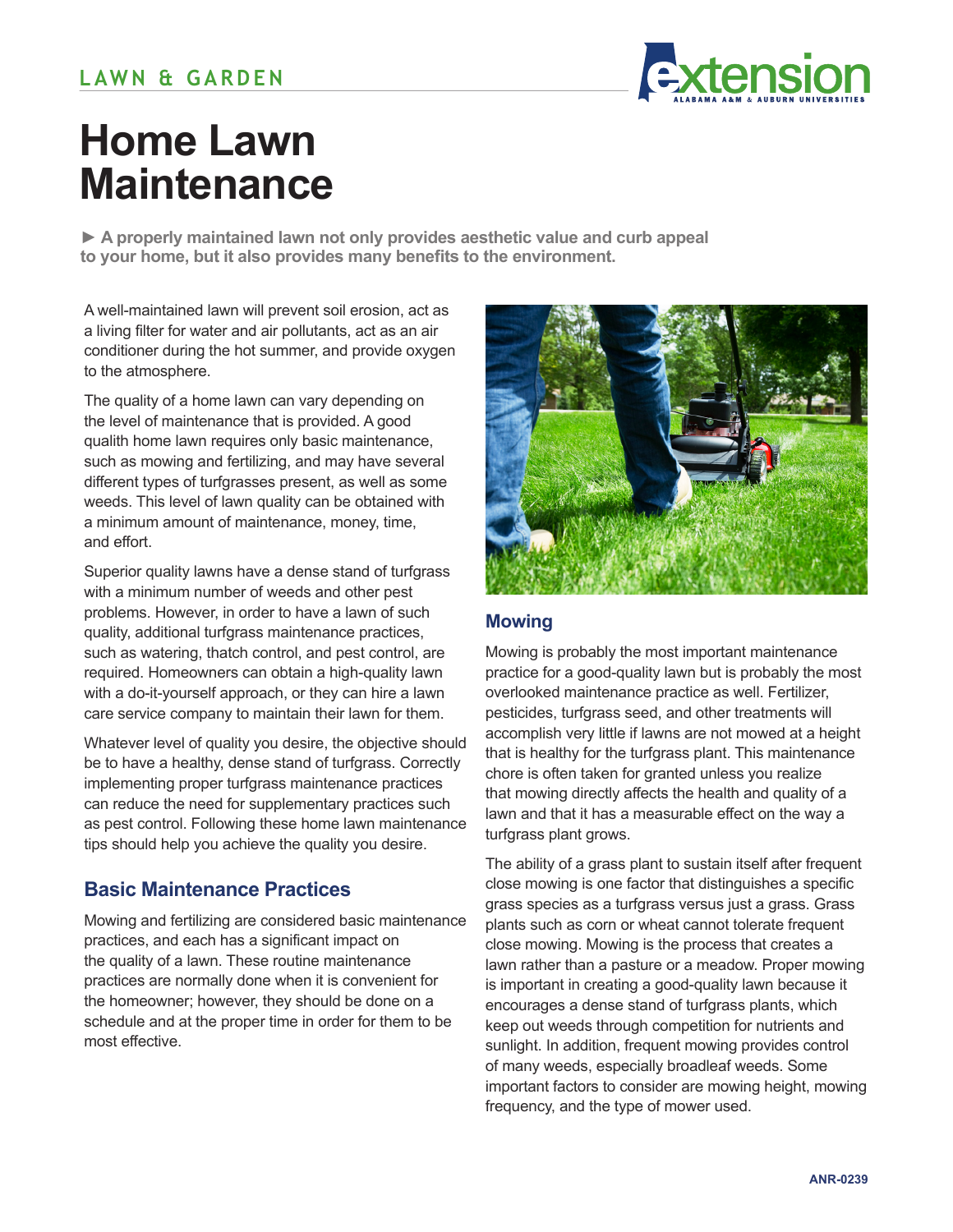#### **Mowing Height**

For the best appearance and quality, turfgrasses should be mowed at the optimum mowing height for the proper growth and health of the specific turfgrass species present in the lawn. Each turfgrass species has a range of mowing heights that are preferred for optimum performance. Turfgrass species that spread or grow horizontally, such as bermudagrass, can usually be mowed at a lower mowing height than an uprightgrowing bunch-type turfgrass, such as tall fescue. Turfgrasses with smaller leaves (fine textured), such as zoysiagrass, can usually be mowed lower than turfgrasses with larger leaves (coarse textured), such as St. Augustinegrass. Turfgrasses that are under environmental stress, such as drought, heat, or shade, should be mowed at a higher mowing height. Table 1 outlines the suggested mowing heights for the turfgrass species used for home lawns in Alabama.

#### **Table 1. Recommended Mowing Heights for Lawn Turfgrasses**

| <b>Turfgrass</b>   | Optimum<br><b>Mowing</b><br><b>Height</b><br>(inches) | <b>Mowing</b><br><b>Frequency</b><br>(days) | <b>Mower</b><br><b>Type</b> |  |  |  |
|--------------------|-------------------------------------------------------|---------------------------------------------|-----------------------------|--|--|--|
| <b>Bahiagrass</b>  | $3$ to 4                                              | 7 to 17                                     | Rotary                      |  |  |  |
| Bermudagrass       | 1 to 2                                                | 5 to 7                                      | Rotary<br>or reel*          |  |  |  |
| Centipedegrass     | $1\frac{1}{2}$ to 2                                   | 10 to 14                                    | Rotary                      |  |  |  |
| St. Augustinegrass | $2\frac{1}{2}$ to 4                                   | 7 to 14                                     | Rotary                      |  |  |  |
| <b>Tall fescue</b> | 2 to $3\frac{1}{2}$                                   | 7 to 14                                     | Rotary                      |  |  |  |
| Zoysiagrass        | 1 to 2                                                | 10 to 14                                    | Rotary<br>or reel*          |  |  |  |

\* Reel mowers provide a superior quality cut.

#### **Mowing Frequency**

How often should a lawn be mowed? Mowing frequency should depend on the growth rate of the turfgrass plants, but it is often based on a service contract or when a convenient opportunity presents itself. The rate of turfgrass growth depends on the type of turfgrass (turfgrass species) present in the lawn, soil fertility (especially nitrogen), and weather or environmental conditions.

Another factor in mowing frequency is mowing height (table 1). A good rule of thumb is to mow your lawn regularly and to never remove or mow off more than one-third of the turfgrass height at any one mowing. For example, if you are maintaining your lawn at a mowing height of 2 inches, you should mow the lawn when or before the turfgrass reaches 3 inches in height. Also, by following this one-third rule of thumb, you will have fewer and smaller turfgrass clippings to deal with. If the turfgrass becomes too tall between mowings, raise the mowing height and then gradually reduce it until the recommended height is reached.

#### **Type of Mower**

Another important factor in mowing is the type of mower used. Most homeowners mow their lawns with a rotary-type mower. Rotary mowers are the most popular because of their low cost, easy maneuverability, and simple maintenance. Most rotary mowers cannot give a quality cut at a mowing height less than 1 inch; however, they are versatile and can be used on taller turfgrasses and weeds, for mulching turfgrass clippings, and for general trimming.

Reel mowers are for highly maintained turfgrass where appearance and quality are most important. Reel mowers cut with a scissorlike action to produce a very clean, even cut. They are used on turfgrasses where mowing heights of 1 inch or lower are desired. Reel mowers require a smooth surface to obtain a quality cut. Using reel mowers on uneven surfaces will result in scalped areas.

Maintaining a sharp cutting blade is as important with rotary mowers as it is with reel mowers. A dull mower blade will damage the leaf blades of the turfgrass, causing them to turn brown at the point of impact and giving the lawn a general brown cast or appearance. Sharp mower blades cut the turfgrass leaves cleanly, ensuring rapid healing and regrowth.

For many years, there has been a lot of discussion about what to do with turfgrass clippings. The classic response was that turfgrass clippings must be removed from the lawn because they can cause thatch buildup. Recent research has shown that this is wrong. In fact, turfgrass clippings contain approximately 58 percent of the nitrogen that we apply to our lawns, so removing the clippings is equivalent to sweeping up almost one-half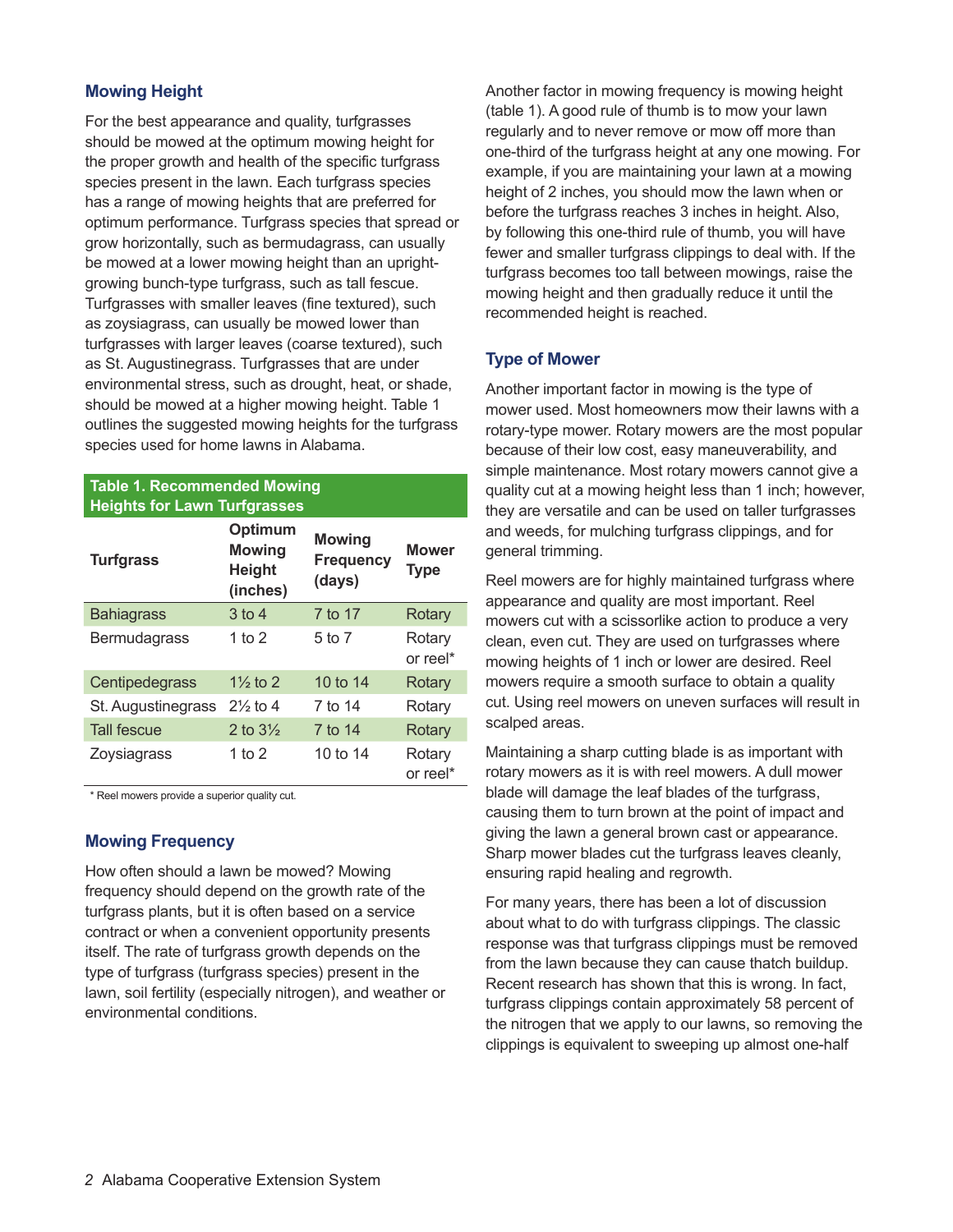of the nitrogen fertilizer you have applied. In addition to containing about 4 percent nitrogen, turfgrass clippings contain ½ to 1 percent phosphorus, 2 to 3 percent potassium, and smaller amounts of other essential plant nutrients. Therefore, turfgrass clippings should be returned or recycled to the lawn because these nutrients will eventually return to the soil.

Turfgrass clippings should be removed, however, if they form clumps on the lawn surface after mowing. These clumps of clippings can block necessary sunlight from the turfgrass plants. Clumping occurs with infrequent or inconsistent mowing and when turfgrass plants are mowed when wet.



# **Fertilizing**

Understanding the nutritional requirements of your lawn and the baseline soil nutrient levels are important steps toward producing a quality lawn. Fertilization of lawns is essential for the production of a quality turfgrass stand; however, applying more than the recommended amount of fertilizer or applying it at the wrong time can create problems, such as groundwater contamination. A wellplanned and environmentally sound fertilization program takes into account several factors, including the native soil fertility levels, fertility requirements of the specific turfgrass species, desired turfgrass quality, source of nutrients in the fertilizer, fertilizer application rate, fertilizer application frequency, and time of fertilizer application.

All plants require certain nutrients or elements for proper growth and appearance. There are 16 known essential elements that are required by turfgrasses for their growth. All of these essential elements, with the exception of carbon, hydrogen, and oxygen, are obtained from the soil and absorbed by turfgrass plant roots. Insufficient nutrients in the soil may limit turfgrass growth and the quality of the lawn; however, these

essential elements can be added to the soil through fertilizer applications. Elements that turfgrasses require in the greatest quantities are nitrogen, phosphorus, and potassium.

Nitrogen is probably the most important element you can apply to a lawn. Nitrogen affects turfgrasses in several ways, including color, density, leaf growth, root growth, tolerance to environmental stresses, susceptibility to pests, and recuperative potential of the turfgrass after it has been damaged. The proper nitrogen fertility program should allow for a slow, steady growth rate of the turfgrass. Applying excessive amounts of nitrogen fertilizer will encourage leaf growth at the expense of root growth and may even cause a reduction in root mass. Fertilizing with high levels of nitrogen will also increase the incidence of diseases and thatch accumulation and reduce cold tolerance, making the lawn more prone to winter damage.

Several factors influence the nitrogen requirement of your lawn, including the turfgrass species that is present in the lawn, the soil type, and the environmental conditions of the area. The timing of lawn fertilization is also important. Fertilizing warm-season turfgrasses too early in the spring can cause a reduction in root mass as the turfgrass plants emerge out of winter dormancy, and fertilizing them too late in the fall may increase the chance of winter injury. Cool-season turfgrasses should be fertilized during the early spring and fall because fertilizing them with nitrogen during the summer increases the chances of disease and heat-stress problems.

Phosphorus is also needed for turfgrass growth. It is required in smaller amounts than nitrogen or potassium and plays a critical role in the establishment of turfgrasses. On soils that are low in phosphorus, an application of this element will increase the growth rate during establishment of turfgrasses. Once turfgrasses are mature, they require very small amounts of phosphorus. Only use phosphorus fertilizer on established lawns if a soil test recommends it.

Potassium is almost as important an element as nitrogen to turfgrass growth. Potassium affects how well a turfgrass plant is able to withstand environmental and mechanical stresses. Most turfgrasses will better tolerate cold, drought, and heat stresses when potassium levels are adequate. Soil sampling and testing should be performed to determine the amounts of phosphorous and potassium in the soil and to determine how much of each needs to be applied to reach the recommended level.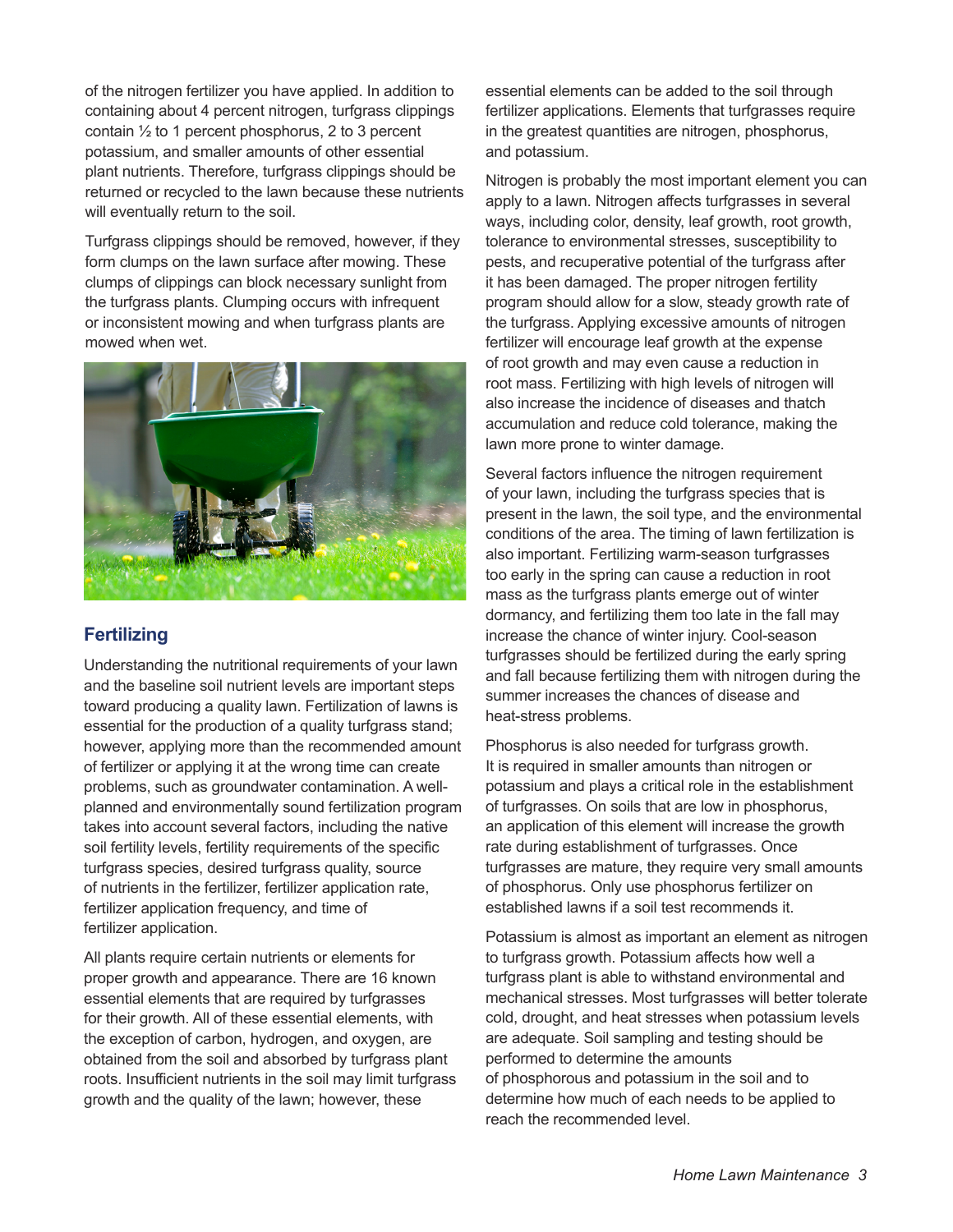# **Soil Testing**

The best philosophy for a successful turfgrass fertilization program is to have an annual plan. The basis of that plan should be soil sampling and testing to determine the base nutrient levels and then testing again every 2 to 3 years to ensure that you are maintaining the proper levels.

Proper soil sampling is important to ensure representative soil test results and proper fertilizer and lime recommendations. Soil test results supply a wealth of information concerning the nutritional status of your soil and may aid in the detection of potential problems that could limit turfgrass growth and lawn quality. A typical soil test report will supply information about soil pH, lime requirements, and soil nutrient levels for phosphorus, potassium, calcium, magnesium, manganese, and zinc. Contact your county Extension office for instructions on taking soil samples and having them analyzed.

The nitrogen requirements for a lawn cannot be reliably evaluated by a soil test; therefore, the soil test report will not contain a nitrogen recommendation. The type of turfgrass that is present in the lawn, as well as the desired level of quality, will determine the amount of nitrogen that should be applied to a lawn (table 2). If you have any questions regarding the soil test report or recommendations, contact your county Extension office.

## **Fertilizer Analysis**

Fertilizers are often recommended or described by their analysis or three nutrient percentages or numbers, such as 10-10-10 or 16-4-8. These three numbers represent the percentage by weight of nitrogen (N), phosphorus  $(P_2O_5)$ , and potassium (K<sub>2</sub>O). For example, in a bag of 16-4-8 fertilizer, nitrogen makes up 16 percent of the total weight, phosphorus makes up 4 percent, and potassium accounts for 8 percent. The remaining weight of the fertilizer (total must be 100 percent) is comprised of secondary nutrients, such as calcium, iron, magnesium, manganese, copper, sulfur, molybdenum, and zinc, and/or filler materials such as clay or corn cob. A fertilizer that contains all three nutrients (N-P-K) is considered a complete fertilizer.

Fertilizer analysis is often referred to in terms of the fertilizer ratio. If the fertilizer analysis is 16-4-8, then the fertilizer ratio is 4:1:2; similarly, a 10-10-10 fertilizer has a 1:1:1 ratio. Mature lawns generally require equivalent levels of nitrogen and potassium, especially if the

soil type is of sandy texture, and little to no additional phosphorus. Therefore, fertilizers with ratios of 1:0:1 or 4:0:3 are commonly recommended for mature lawns.

#### **Nitrogen Sources**

The source of nitrogen in a fertilizer influences its availability to the turfgrass and also the growth response of the turfgrass. There are two basic categories of nitrogen sources: (1) fast or quick release and (2) slow or controlled release. Fast-release nitrogen sources are water soluble and can be readily used by the turfgrass plants; however, these can cause foliar burn if not applied properly.

These fast-release nitrogen sources are also susceptible to leaching and have a short feeding, or nitrogenrelease, period. Fast-release nitrogen sources include ammonium nitrate, ammonium sulfate, and urea. Slowor controlled-release nitrogen sources feed or release nitrogen over an extended period of time and, therefore, are applied at higher application rates on a less frequent basis than fast-release nitrogen sources.

When properly applied, these slow-release nitrogen sources reduce the chance of foliar burn to the turfgrass plants. Foliar burning of turfgrass plants occurs due to the fact that the fertilizer acts like a salt and extracts the moisture from the turfgrass plants. To minimize the risk of foliar burn, apply all fertilizers to dry turfgrass plants, and water or irrigate the lawn immediately after fertilizing. Slow-release nitrogen sources are also less susceptible to leaching and are preferred for use on sandy soils. Slow-release nitrogen sources include sulfur-coated urea (SCU), polymer-coated urea (PCU), isobutylidine diurea (IBDU), urea formaldehyde, methylene urea, and natural organics such as manure.

#### **Fertilization Scheduling**

The application timing for nitrogen fertilizers is also very important. Because they have different growth cycles, cool- and warm-season turfgrasses need to be fertilized at different times. Nitrogen fertilizers are used to simulate growth; therefore, they should be applied only during periods of optimum growth of the turfgrass. For example, fertilize warm-season turfgrasses during the summer when they are growing most rapidly. In contrast, fertilize cool-season turfgrasses during the early spring or fall. Table 2 shows the recommended fertilization schedule for lawn turfgrasses used in Alabama.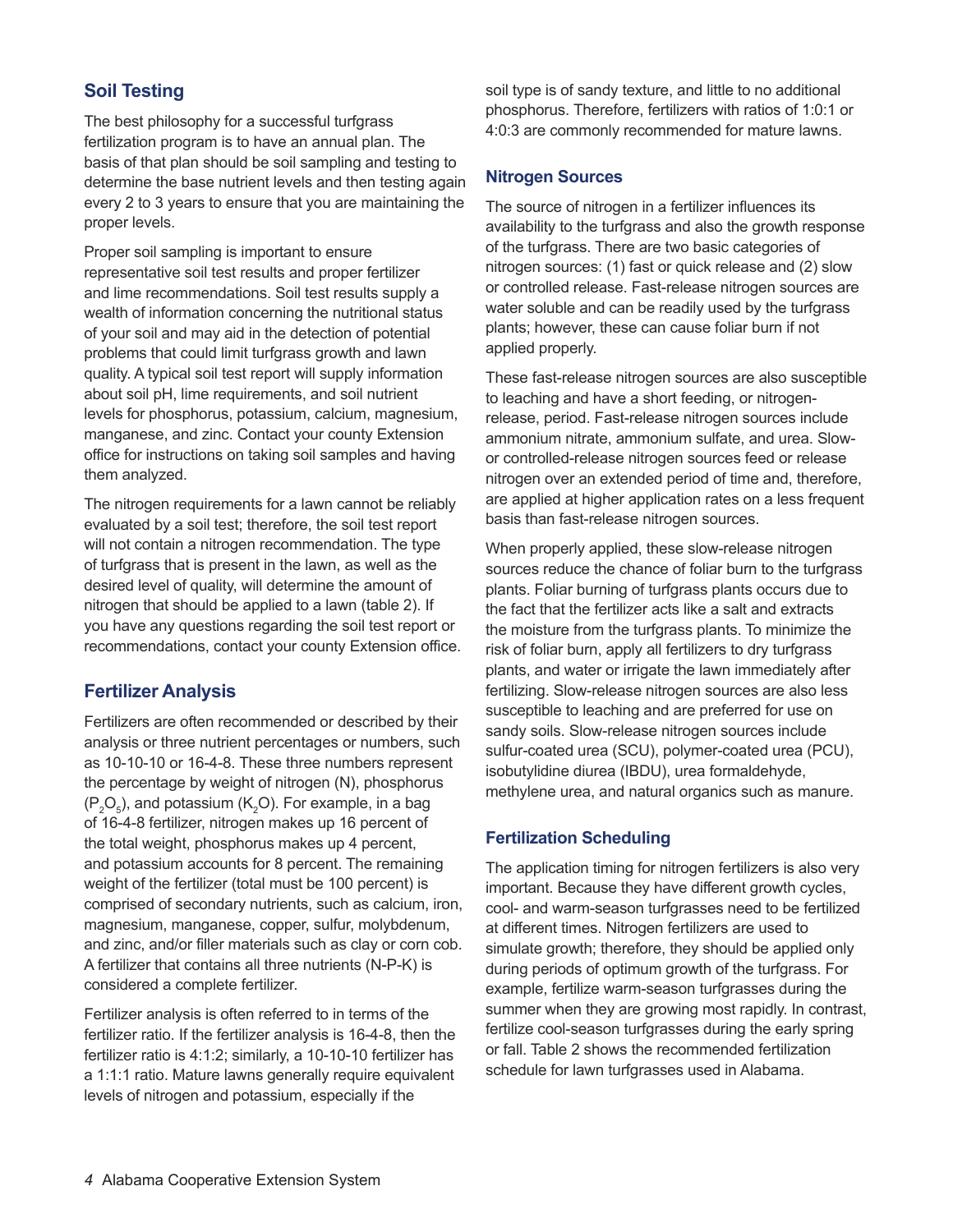To calculate the amount of a particular fertilizer needed to supply 1 pound of actual nitrogen per 1,000 square feet, you must read and understand the fertilizer analysis. Since nitrogen is the first of the three numbers in a fertilizer analysis, it will be used to make the necessary calculations. To make this calculation, divide the percentage of nitrogen in the fertilizer into 100. This will give the number of pounds of that particular fertilizer that is needed to supply 1 pound of actual nitrogen per 1,000 square feet. For example, if the fertilizer analysis is 16-4-8 (16 percent nitrogen), then 6¼ pounds of 16-4-8 is needed per 1,000 square feet to supply 1 pound of nitrogen (100 divided by  $16 = 6.25$ ). For all practical purposes, these numbers can be rounded off for ease of application.

Apply only half of the total desired fertilizer rate in one direction and then apply the remaining half perpendicular to the direction of the first application. This will provide a more even and uniform application of the fertilizer and reduce the chances of skipping a section.

Warm-season turfgrass lawns that are overseeded with a cool-season turfgrass like perennial ryegrass for winter color can benefit from the application of low amounts of nitrogen fertilizer during the winter months. A maximum of 3 pounds of nitrogen per 1,000 square feet can be applied between the months of October and March for the overseeded cool-season turfgrass. Apply between  $\frac{1}{4}$  and  $\frac{1}{2}$  pound of nitrogen per 1,000 square feet per month.

**Table 2. Recommended Fertilization Schedule for Lawn Turfgrasses in Alabama**

## **Additional Maintenance Practices**

Besides mowing and fertilizing, additional maintenance practices can take a basic, good-quality lawn up to a much higher level. These additional maintenance practices include irrigating, reducing soil compaction, thatch control, topdressing, and pest control.

#### **Irrigating or Watering**

Turfgrasses, like all plants, require water for growth and survival. Due to the variable rainfall patterns and rainfall distribution in Alabama, it is not uncommon to experience seasonal droughts during the year. During these drought periods, a homeowner has a couple of options: (1) water the lawn to keep the turfgrass green or (2) do not water the lawn and allow the turfgrass to turn brown and go into a state of dormancy. If the lawn happens to be a warm-season turfgrass, such as bahiagrass, bermudagrass, centipedegrass, St. Augustinegrass, or zoysiagrass, choosing not to water the lawn would not result in the death or loss of the lawn. These turfgrasses will go dormant under such stress, and when more favorable growing conditions occur, they will recover and prevail. However, if the lawn is comprised of a cool-season turfgrass, such as tall fescue, and the decision is not to water, then the end result may be injury or death of the lawn. If the tall fescue is well established and has a deep root system, it may be able to go dormant during the stress period

| Table 2. Recommended Fernization ochedule for Lawn Tungrasses in Alabania |                           |                                                                     |                                                |           |   |               |             |              |             |   |                                         |               |   |   |
|---------------------------------------------------------------------------|---------------------------|---------------------------------------------------------------------|------------------------------------------------|-----------|---|---------------|-------------|--------------|-------------|---|-----------------------------------------|---------------|---|---|
| <b>Turfgrass</b>                                                          | <b>Desired</b><br>Quality | <b>Total pounds</b><br>of nitrogen<br>per 1,000 sq.<br>ft. per year | Pounds of nitrogen per 1,000 sq. ft. per month |           |   |               |             |              |             |   |                                         |               |   |   |
|                                                                           |                           |                                                                     |                                                | Jan. Feb. |   | Mar. Apr.     |             |              |             |   | May June July Aug. Sept. Oct. Nov. Dec. |               |   |   |
| <b>Bahiagrass</b>                                                         | Good                      | 2                                                                   |                                                |           |   |               | $\mathbf 1$ |              |             |   |                                         |               |   |   |
|                                                                           | <b>High</b>               | 3                                                                   |                                                |           |   |               | 1           | $\mathbf{1}$ |             | 1 |                                         |               |   |   |
| Common<br><b>Bermudagrass</b>                                             | Good                      | 2                                                                   |                                                |           |   |               | 1           |              | 1           |   |                                         |               |   |   |
|                                                                           | High                      | 4                                                                   |                                                |           |   |               | 1           | 1            | 1           |   |                                         |               |   |   |
| <b>Hybrid</b><br><b>Bermudagrass</b>                                      | Good                      | 3                                                                   |                                                |           |   |               | 1           |              |             |   |                                         |               |   |   |
|                                                                           | <b>High</b>               | 5                                                                   |                                                |           |   |               | 1           | 1            | 1           | 1 | $\mathbf 1$                             |               |   |   |
| Centipedegrass                                                            | Good                      | 0                                                                   |                                                |           |   |               | 1           |              |             |   |                                         |               |   |   |
|                                                                           | High                      | 1                                                                   |                                                |           |   |               |             |              |             |   |                                         |               |   |   |
| St. Augustinegrass                                                        | Good                      | $\overline{2}$                                                      |                                                |           |   |               | 1           |              | $\mathbf 1$ |   |                                         |               |   |   |
|                                                                           | <b>High</b>               | $\overline{4}$                                                      |                                                |           |   | $\mathbf{1}$  |             |              | 1           | 1 |                                         |               |   |   |
| <b>Tall Fescue</b>                                                        | Good                      | 3                                                                   |                                                | 1         |   | 1             | 1           |              |             |   |                                         | 1             |   | 1 |
|                                                                           | High                      | 5                                                                   |                                                |           | 1 | $\frac{1}{2}$ |             |              |             |   |                                         | $\frac{1}{2}$ | 1 |   |
| Zoysiagrass                                                               | Good                      | $\overline{2}$                                                      |                                                |           |   |               | $\mathbf 1$ |              | $\mathbf 1$ |   |                                         |               |   |   |
|                                                                           | <b>High</b>               | 3                                                                   |                                                |           |   |               | 1           |              | 1           | 1 |                                         |               |   |   |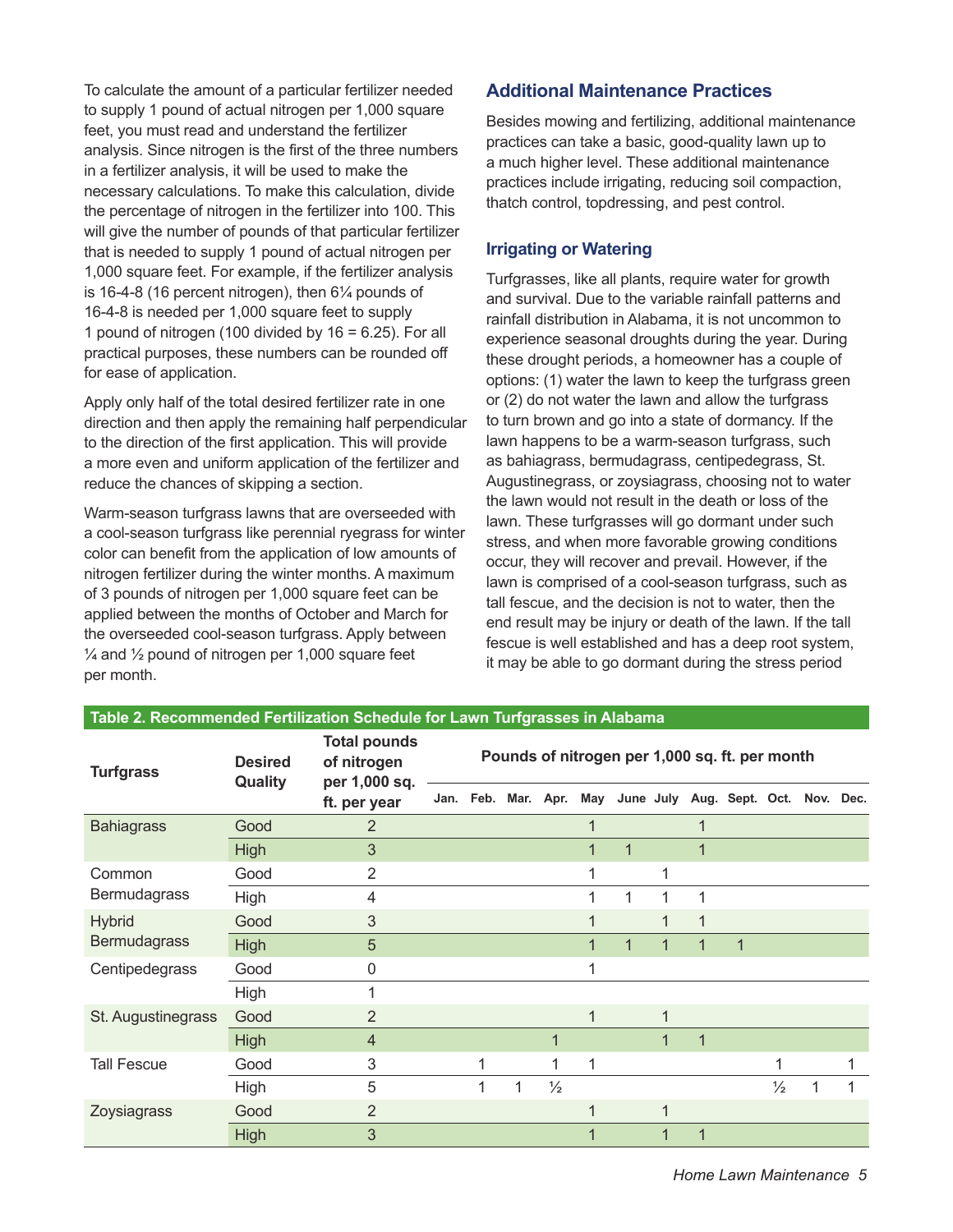without serious injury; however, if the turfgrass has a limited root system, the lawn may be severely injured from the stress.

The most efficient way to irrigate or water a lawn is to apply water only when the lawn starts to show signs of drought stress from the lack of moisture. There are several ways to help determine when this time has come.



One of the first signs of drought stress is that the color of the turfgrass turns from green to a bluish-gray to even a white cast. Another indication of drought stress is the appearance of footprints on the turfgrass. If you walk across your lawn late in the afternoon and look where you have just walked and see that your steps have left footprints, the lawn may need watering. When your feet compress the leaf blades of the turfgrass, the low water levels in the plant tissues prevent the leaf blades from recovering, or springing back up, after being pushed down. If the footprints remain for an extended period of time, water the lawn to prevent the turfgrass from turning brown and becoming dormant. The visual condition of the turfgrass leaves can also be used to evaluate drought stress. Turfgrass leaves respond to drought stress by folding, rolling, and/or wilting.

Another means of evaluating drought stress on a lawn is the screwdriver test. To do this test, push a screwdriver down through the lawn and into the soil. If the soil is very dry, it will be difficult to push the screwdriver down into the ground. Use this screwdriver test to confirm the results of the other visual indicators above to help determine when a lawn should be watered.

If your lawn exhibits the visual symptoms of drought stress, apply about  $\frac{1}{2}$  to 1 inch of water, which will moisten the soil to a depth of 4 to 6 inches, depending on the soil type and degree of soil compaction. Then,

after watering, use the screwdriver test to determine the depth of water penetration. This will prove valuable in the future in determining how much water should be applied.

When watering, avoid applying water to the point of runoff. Allow the water to soak into the lawn and soil. If needed, apply less water and allow it to soak in before continuing with the watering process. Once you have watered the lawn, do not water again until you observe similar drought stress symptoms. Never water a lawn every day except during the establishment phase or renovation. Frequent watering only encourages shallow rooting of the turfgrass plants, making the lawn less drought tolerant. The best time of the day to irrigate or water is early in the morning because it minimizes the potential for water loss through evaporation. In addition, watering in the morning will not create conditions that promote the occurrence of diseases.

## **Reducing Soil Compaction**

Very few homeowners understand soil compaction or the hazards it presents. Diseases, insects, improper watering, and/or lack of fertilizer are often blamed for a lawn's decline when the real problem is soil compaction. The problem starts when the soil particles in the top few inches are compressed from traffic and overuse, reducing the air space between them and thus impeding the flow of air, nutrients, and water to the turfgrass roots. This causes stress to the turfgrass, making the lawn less able to compete with weeds and recover from damage and stress. In time, a compacted lawn will require some form of renovation. Soil compaction can also contribute to other lawn problems such as thatch accumulation and weed invasion.

If you conclude that you have a soil compaction problem with your lawn, the solution is straightforward—you need to initiate soil aeration as part of your lawn maintenance program. The most effective type of soil aeration is called *core aerification*, in which cores of soil are removed mechanically, leaving holes in the lawn. This aerification procedure loosens compacted soil and increases the flow of water into the soil. Other benefits include enhancing the oxygen levels in the soil and stimulating new turfgrass growth. Soil aeration is generally used to correct a soil compaction problem rather than as a routine maintenance practice. However, if the desired quality for the lawn is quite high, you should consider implementing soil aeration as a routine maintenance practice every year.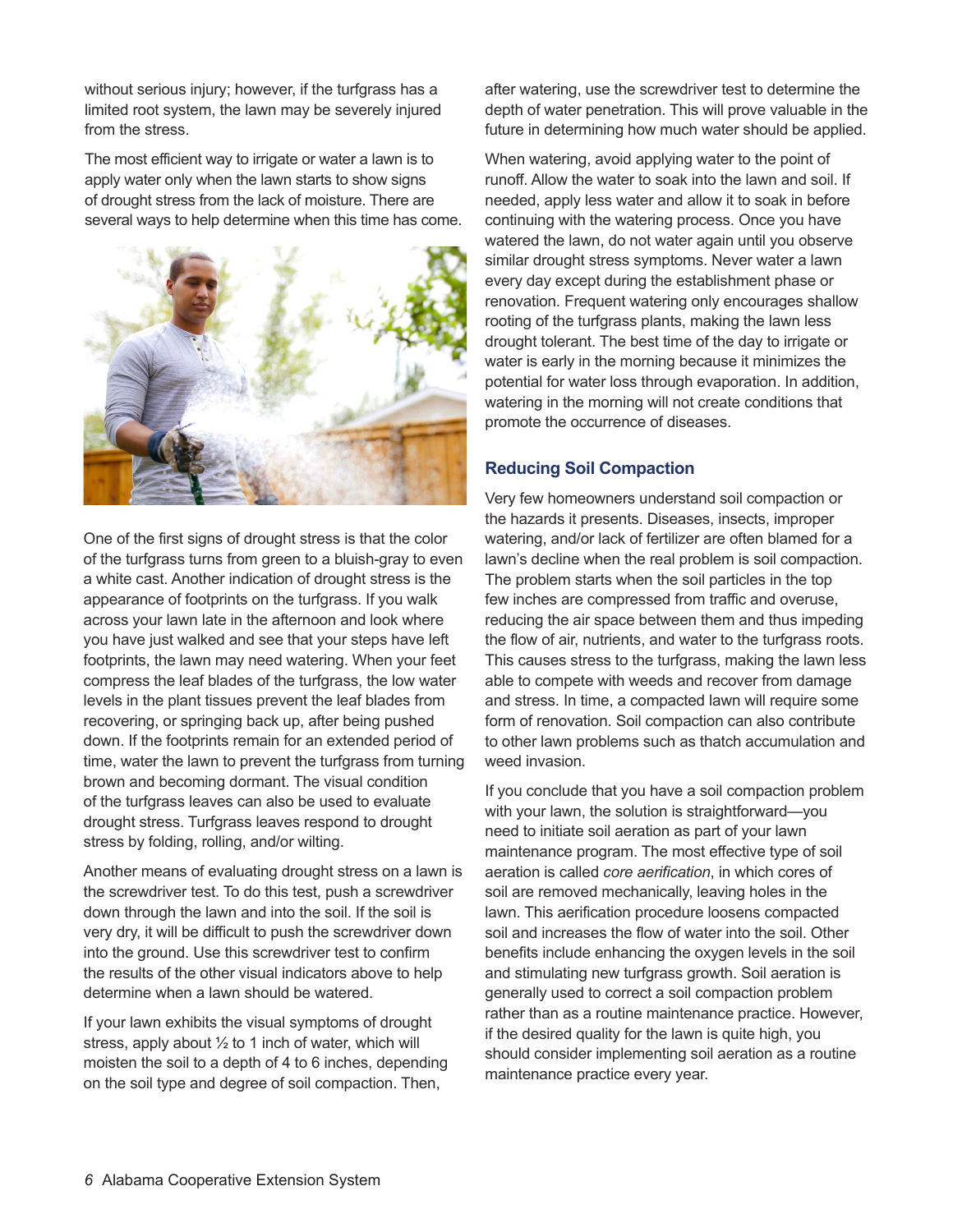The best time to aerify a lawn is when the turfgrass plants are actively growing to allow for their rapid recovery. The best time to aerify a warm-season turfgrass lawn is during the summer. The best time to aerify cool-season turfgrass lawns is in the early spring or fall.

#### **Thatch Control**

Thatch is defined as a layer of living and dead turfgrass plant parts that is located between the soil surface and the green vegetation of the turfgrass. Thatch consists of a loosely interwoven collection of this living and dead plant matter that can impart a sponginess to the lawn. Thatch originates from old turfgrass plant stems, stolons (aboveground stems), rhizomes (underground stems), and roots that are shed by the plant during its growth and development of new plant parts. This sloughed off plant matter collects at the soil surface and gradually decomposes. When this plant matter accumulates faster than it decomposes, a thatch layer develops.

Thatch is not always present with all turfgrasses or lawns. Certain turfgrass species have a greater propensity to produce thatch than other turfgrasses do. Turfgrass species that are vigorous in terms of their growth rate, such as bermudagrasses, have a greater tendency to produce thatch than slower-growing turfgrasses do. However, slower growing turfgrass species such as zoysiagrass may also produce thatch because their plant tissues do not decompose quickly.

Lawn maintenance practices can also contribute to the development and accumulation of thatch. If lawns are overfertilized, overwatered, mowed too infrequently, or mowed too high, thatch accumulation may become a problem. Excessive thatch (more than 1 inch) can create many problems for a home lawn. For example, the turfgrass plants may begin to grow within the thatch layer instead of the soil, disease and insect problems may increase, and air and water movement may be restricted. The sponginess that can be associated with a thatch layer may sometimes cause the mower to sink down into the lawn and cause the turfgrass to be scalped when mowed. Excessive thatch may also increase winter injury. The rate of thatch accumulation can be decreased and somewhat controlled by reducing the nitrogen fertility levels, watering properly, following the correct mowing schedule, and applying annual topdressings of sand and/or soil to the lawn.

Thatch can be physically removed using a hand rake or various types of mechanical equipment. The two most common types of mechanical equipment used are core aerifiers and vertical mowers. These mechanical operations are sometimes referred to as *dethatching*. All of these mechanical dethatching treatments work by physically removing as much of the thatch layer as possible. After the thatch debris has been removed, it should be collected and removed from the lawn. Then, apply a light topdressing of either sand and/or soil to the lawn. This will further aid in the decomposition of the thatch layer

 As with soil aerification, the best time of the year to dethatch a lawn is when the turfgrass is actively growing. This will allow the turfgrass to recover as quickly as possible from this physical stress.

## **Topdressing**

Topdressing is a turfgrass maintenance practice that is used to help decompose thatch, to reduce surface compaction, to improve the soil, and to smooth the lawn surface. Topdressing involves spreading a thin layer of topsoil or other soil mix (sand) on the soil surface. The topdressing material should be of similar composition and texture as the underlying or native soil. Topdressing rates may range from  $\frac{1}{2}$  to 2 cubic yards per 1,000 square feet of lawn. These amounts will produce a layer from 1/8 to 5/8 inch in depth. After applying the topdressing, work it into the lawn by brushing, dragging, or raking it.

#### **Pest Control**

Diseases, insects, and weeds are the main pests of home lawns. Chemical controls of most of these pests are available but in many instances may not be necessary. If you follow the proper mowing, fertilization, watering, soil compaction, and thatch control procedures outlined here, you will have a healthy, vigorous turfgrass capable of withstanding most pest problems. Of course, there are always exceptions, and your county Extension office can help you identify and control any pests that do occur.